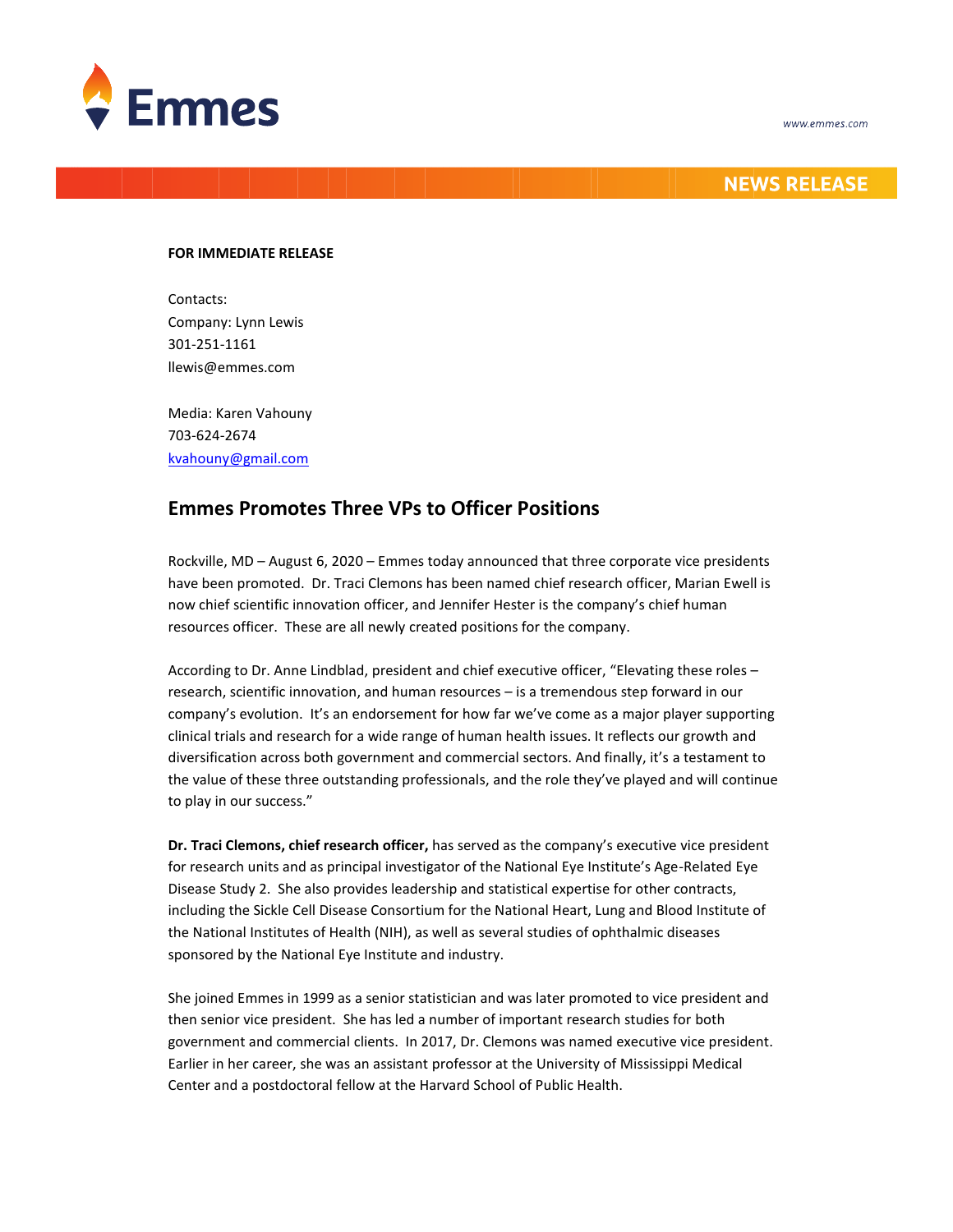Dr. Clemons said, "I look forward to helping evolve the structure of our therapeutic and research units. Elevating research to an officer-level position is a great responsibility and honor."

She added, "This is important and fulfilling because of the diversity represented by these three promotions."

Dr. Clemons has co-authored more than 100 papers that have been published in a number of scientific journals, including the *Journal of the American Medical Association*. She holds a Ph.D. and an M.S. in biostatistics from the University of Alabama at Birmingham, and a B.A. in mathematics from the University of West Florida.

Dr. Lindblad noted, "Traci combines excellent science and business acumen with an ability to align company functions with our mission and vision. Traci will set the company's research and scientific priorities to align with the goals of the organization. She has extensive managerial research and industry experience."

**Dr. Marian Ewell, chief scientific innovation officer,** helped to build Emmes' biostatistics, bioinformatics, and clinical data standards services groups, which now include more than 90 staff members. She promotes new statistical methods with Emmes research projects, and her new role encompasses fostering a culture of innovation throughout the company. She also serves as principal investigator of the Statistical and Data Coordinating Center for the Clinical Research in Infectious Diseases contract with the NIH Division of Microbiology and Infectious Diseases.

After serving as a post-doctoral fellow and research assistant at the Harvard School of Public Health and the Dana Farber Cancer Institute, she joined Emmes in 1994 as a statistician and was subsequently promoted to senior investigator, vice president and then senior vice president. In 2017, Dr. Ewell was named executive vice president.

According to Dr. Ewell, "Emmes was founded by a statistician, whose vision has resulted in the company's outstanding reputation for trusted clinical research. But we can't rest on our laurels, and my priority will be to lead our new Statistical and Scientific Innovation team in extending our expertise and finding opportunities to partner with other organizations."

In addition to co-authoring numerous scientific papers, Dr. Ewell reviews grant applications for several NIH agencies and served as the Advisory Board chair for the George Mason University Department of Statistics. She earned an Sc.D. degree in biostatistics from Harvard University's School of Public Health, an M.S. in statistics from the University of Wisconsin, and a B.A. in statistics from Princeton University.

"Emmes maintains our competitive edge in the market through differentiation and continual innovation throughout the organization," said Dr. Lindblad. "Having Marian in this role ensures we have a competent leader at the helm with a laser focus on keeping Emmes at the cutting edge of our statistical and scientific research."

**Jennifer Hester, chief human resources officer,** has been vice president of human resources since 2017 and joined the company in 2006 as its director of human resources. She is